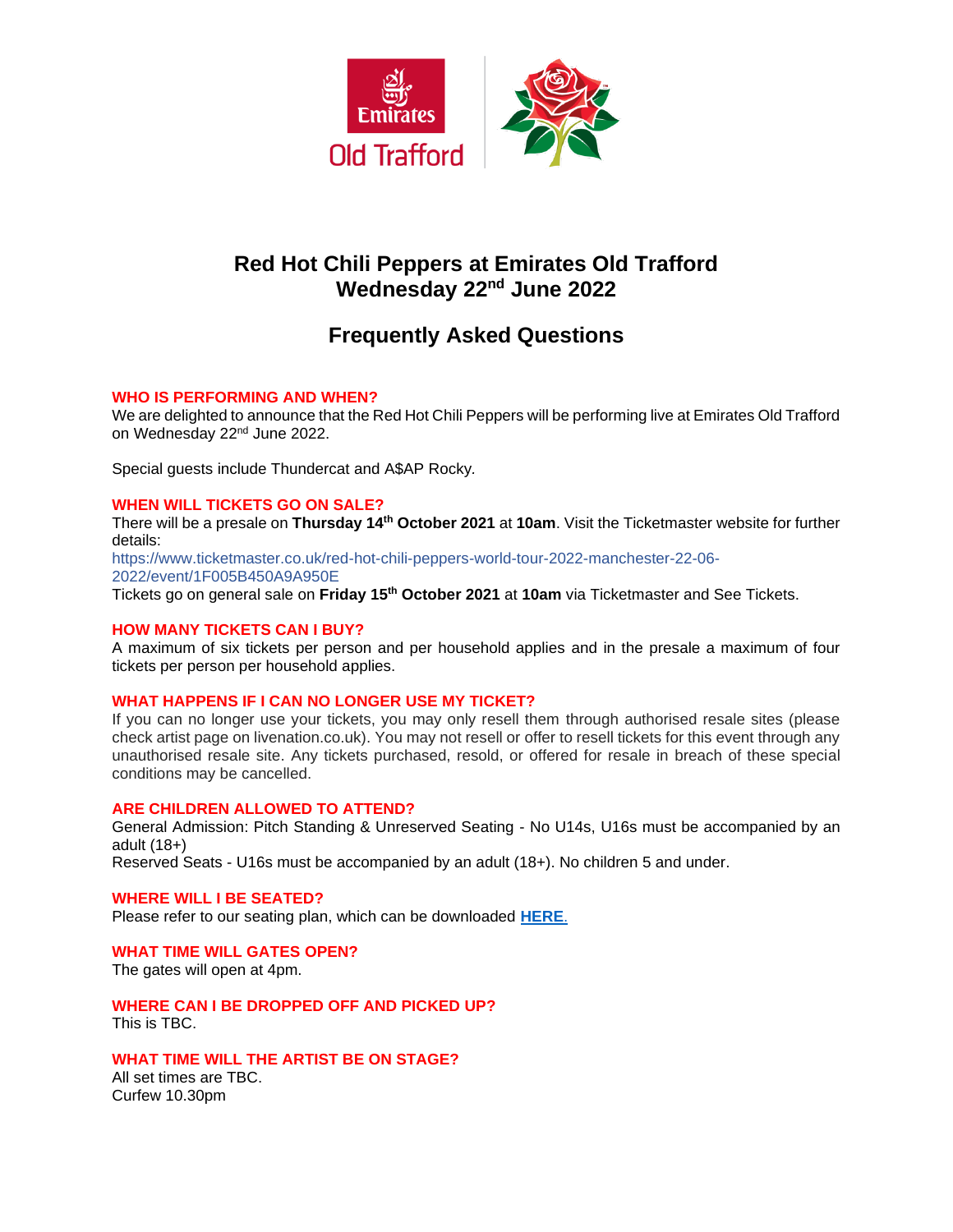

# **WHAT TIME WILL THE CONCERT FINISH?**

No later than 10.30pm

#### **WILL I GET SEARCHED?**

All persons will be searched in line with the procedures in place for your safety. For a list of prohibited items please see Conditions of Entry, Clause 7 **[here](https://cricket.lancashirecricket.co.uk/media/17097/full-ticket-terms-and-conditions-and-conditions-of-entry-2021-v3.pdf)**. Please note that water will not be permitted into the stadium, there will be drinking water points located around the stadium.

We strongly advise that you minimise the number of items you bring as this will speed up your entry. It is now an offence, punishable by up to 3 months imprisonment, to possess a pyrotechnic, flare or similar device whilst attending, entering or being in a concert venue. Anyone in possession of these or any other prohibited items may be refused entry and the items confiscated. Everyone will be searched on entrance to the concert, and we are asking that people don't bring bags to the event.

## **WILL I NEED TO DEMONSTRATE MY COVID STATUS?**

#### **COVID-19 safety requirements**

Admission to this event will be subject to the promoter and venue operator's terms and conditions. Please ensure you read and accept these terms before purchasing tickets, in particular those relating to safety measures implemented to combat the spread of COVID-19, which may include (i) requesting that audiences demonstrate their COVID-19 status by providing proof of a negative lateral flow test, proof of full vaccination, proof of natural immunity having contracted COVID-19 within 180 days of arrival at the venue (and after the 10 day self-isolation period following a positive PCR result), and/or (ii) any other entry requirements recommended by government. The promoter and venue reserve the right to refuse admission to the event for failure to comply with such requirements and you will not be entitled to a refund.

# **ARE THERE ANY BUSES OR METROLINK SERVICES?**

A full Metrolink service will be in operation to and from Manchester City Centre. Please use the following link for more information about Metrolink: **<http://www.metrolink.co.uk/Documents/lccc-travel-leaflet.pdf>**

#### **HOW DO I GET TO EMIRATES OLD TRAFFORD?**

Check out **[our directions section](http://cricket.lancashirecricket.co.uk/media/7221/lc_how_to_find_us.pdf)** to see how to get to Emirates Old Trafford.

## **CAN I BRING FOOD AND DRINK?**

No food or drink, including water, will be permitted into the venue but there will be a wide range of refreshments that are available inside the venue. Water points are available around the ground. If any specific food is needed for special dietary requirements a doctor's note will be required on entry.

## **CAN I BUY ALCOHOL AT THE CONCERT?**

Yes, however we will be operating Challenge 25, so please bring identification with you. Forms of accepted ID are Passport, Cards bearing the "Pass" or Photographic Driving Licence.

#### **CAN I BRING IN AN UMBRELLA IF IT'S GOING TO RAIN?**

Unfortunately, umbrellas are on the list of prohibited items for safety reasons and so that they don't block the viewing experience of fellow fans. We therefore advise you to pay particular attention to the weather forecast and dress appropriately for the expected conditions.

#### **CAN I GET ACCESS TO A BAR THAT IS INDOORS?**

Only if you are in receipt of a specified wristband. These are only available to hospitality patrons and guests.